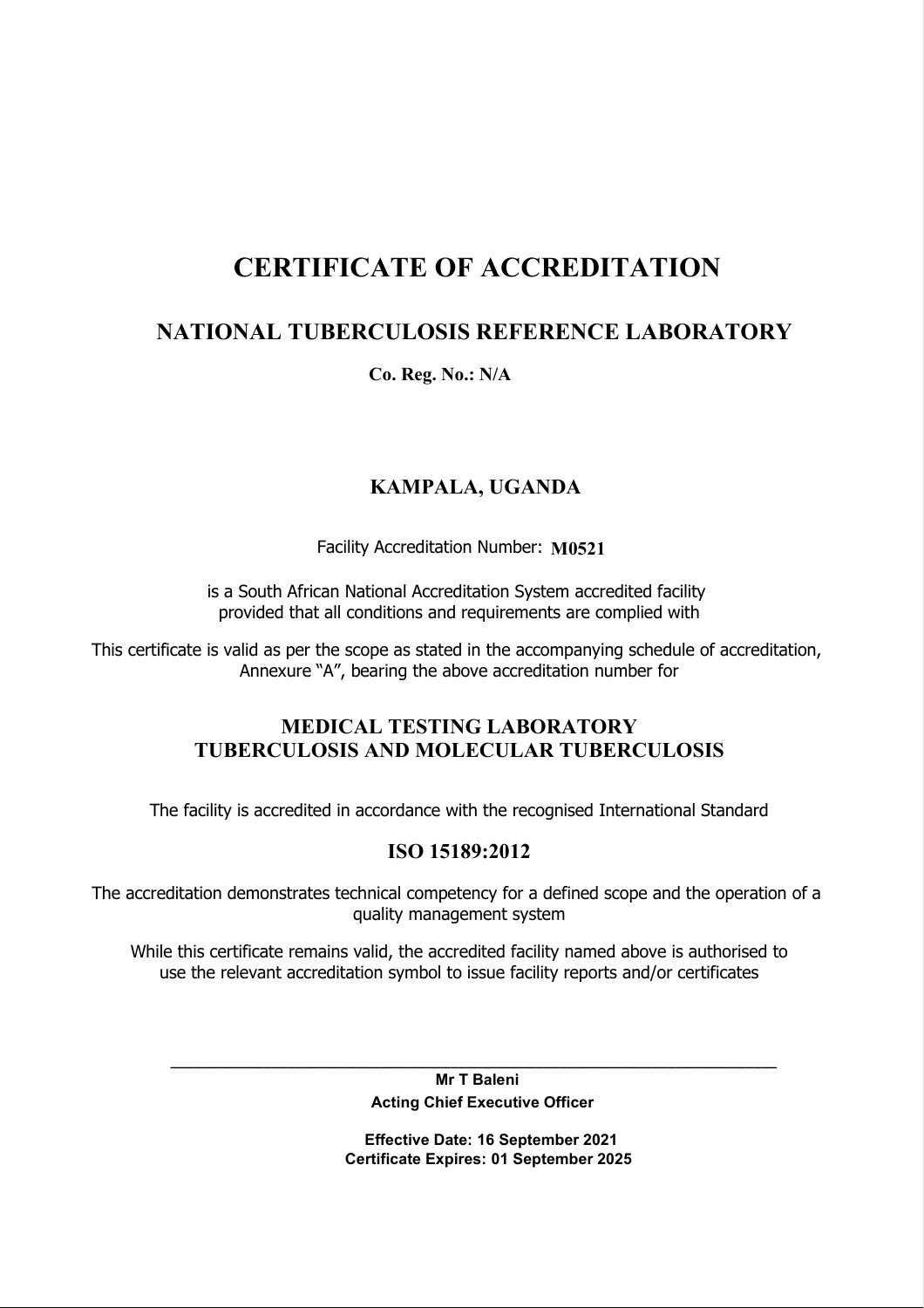#### ANNEXURE A

## SCHEDULE OF ACCREDITATION

#### Facility Number: M0521

| <b>Permanent Address of Laboratory:</b><br>National Tuberculosis Reference Laboratory<br>Plot 1062 - 106<br>Butabika Road, (Opp National Mental Referral Hospital)<br>Kampala<br>Uganda |                                     | Signatories:                                               | Signatories as authorised by the Head of Laboratory                 |
|-----------------------------------------------------------------------------------------------------------------------------------------------------------------------------------------|-------------------------------------|------------------------------------------------------------|---------------------------------------------------------------------|
| <b>Postal Address:</b><br>P O Box 16041<br>Wandegeya<br>Kampala                                                                                                                         |                                     | <b>Contact Person:</b><br>Dr M Joloba                      |                                                                     |
| <u>Tel:</u><br>+256 414 236 250<br>Fax:<br>+256 414 533 033<br><u>E-mail:</u><br>Moses joloba@case.edu                                                                                  |                                     | <b>Issue No.:</b><br>Date of Issue:<br><b>Expiry Date:</b> | 04<br>16 September 2021<br>01 September 2025                        |
| Discipline / Sample Type                                                                                                                                                                |                                     | <b>Type of Tests</b>                                       | <b>Equipment / Method</b>                                           |
| <b>Tuberculosis</b><br>Sputum, Pleural Fluid, CSF,<br>Aspirate                                                                                                                          | Solid Culture                       |                                                            | <b>Manual Method</b>                                                |
|                                                                                                                                                                                         | Drug Susceptibility Test            |                                                            | <b>Manual Method</b>                                                |
|                                                                                                                                                                                         | Ziehl Neelsen for Acid Fast Bacilli |                                                            | <b>Manual Method</b>                                                |
|                                                                                                                                                                                         | Auramine O for Fluorescence Bacilli |                                                            | Zeiss Primo Star Olympus<br>CX21 with Fraein Kit /<br>Olympus CX21  |
|                                                                                                                                                                                         | Liquid Culture                      |                                                            | Bactec Mgit 960 / Manual<br>Method                                  |
|                                                                                                                                                                                         | <b>MTB Rapid Antigen Test</b>       |                                                            | <b>Manual Method</b>                                                |
| <b>Molecular TB</b>                                                                                                                                                                     |                                     |                                                            |                                                                     |
| Sputum, Isolate                                                                                                                                                                         | <b>Molecular Tests</b>              |                                                            | Line Probe Assay /<br>ThermoCycler / Twin<br>Incubator / Hybridizer |
| Sputum, CSF, Biopsy, Isolate,<br><b>DNA</b>                                                                                                                                             | <b>Molecular Tests</b>              |                                                            | GeneXpert                                                           |